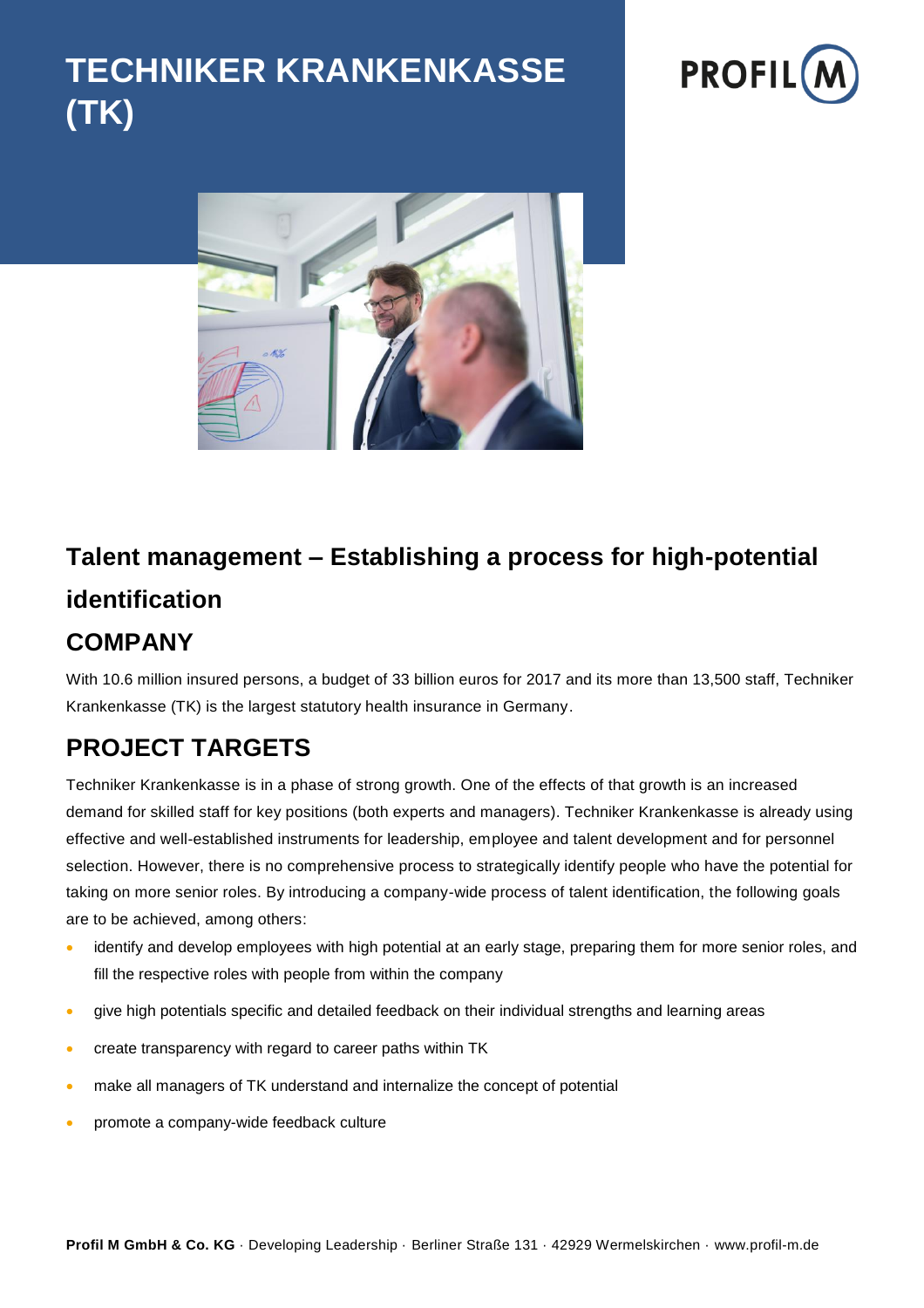

### **FRAMEWORK CONDITIONS**

- Instead of providing a "one-size-fits-all" solution, the focus should be on developing a specific process for highpotential identification, in line with the decentralized company structure, internal processes and the corporate culture of TK
- The whole process, which is complemented by central measures, should above all strengthen the role of managers as "local personnel developers"
- The talent spotting process is to be linked to existing and well-established TK instruments and processes for personnel selection and development
- The works council and top management are to be involved at an early stage in the process of developing a talent management concept
- The goal is to establish a very simple and user-friendly high-potential identification process
- It also needs to be possible to connect the process to the SAP system in the future

#### **SOLUTION**

Profil M supported Techniker Krankenkasse throughout all the stages of the project. This included clarifying the specific requirements for a high-potential identification process, developing a concrete procedure model, designing the required instruments, supporting internal communication processes up to delivering training sessions for managers and facilitating the first talent conferences.

#### **IMPLEMENTATION**

#### Kick-off and concept meetings

During the kick-off meeting with the project team, all the initial content-related and organizational questions were clarified. Furthermore, there were regular project meetings to facilitate a regular exchange of experiences and ideas and a consistent approach throughout the project and to adjust the concept to the requirements of the company.

#### Defining the TK-specific talent spotting process

On the basis of an initial analysis of requirements and needs, Profil M developed different possible approaches for the TK talent spotting process. These were presented internally, discussed and then adjusted, resulting in a final procedure model that had been agreed jointly.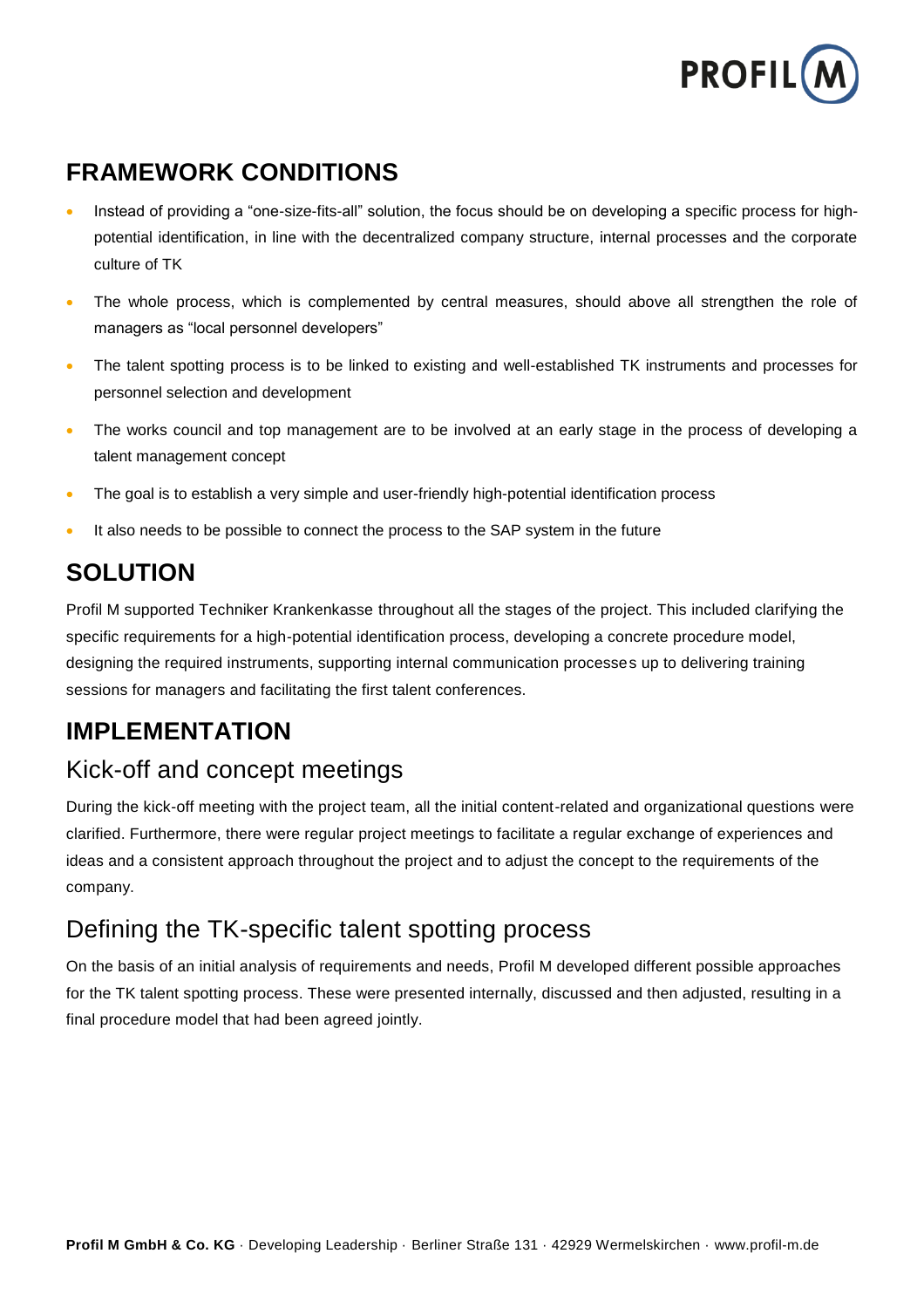

#### Designing the instruments and process materials

In line with the specifications, and working closely with the company's project team, Profil M designed the required potential evaluation instruments (e.g. potential assessment by the manager, systematic procedure for talent conferences) and process materials (e.g. potential portfolio, potential documentation, development plan).

#### Developing a communication concept

Profil M also supported the internal communication process, which included developing the necessary communication materials (e.g. a presentation on the benefits of the concept, information for participants, briefing of managers).

#### Training the managers

In preparation for the implementation phase, Profil M designed a concept for a one-day training session for managers on the topic of high-potential identification. During the pilot phase with ten local branches, a Profil M team carried out training sessions at the decentralized sites.

#### Facilitating talent conferences

In addition, Profil M developed a systematic approach for conducting the talent conferences. During the pilot phase, the talent conferences were moderated by the team of Profil M consultants. The goal of the talent conferences is, above all, to validate the individual assessment of potential and to finalize the planning of further development activities with the respective high potentials.

#### Training HR specialists

In a two-day training course, internal moderators from the HR division at TK were trained on how to facilitate talent conferences in the future and implement training sessions for managers.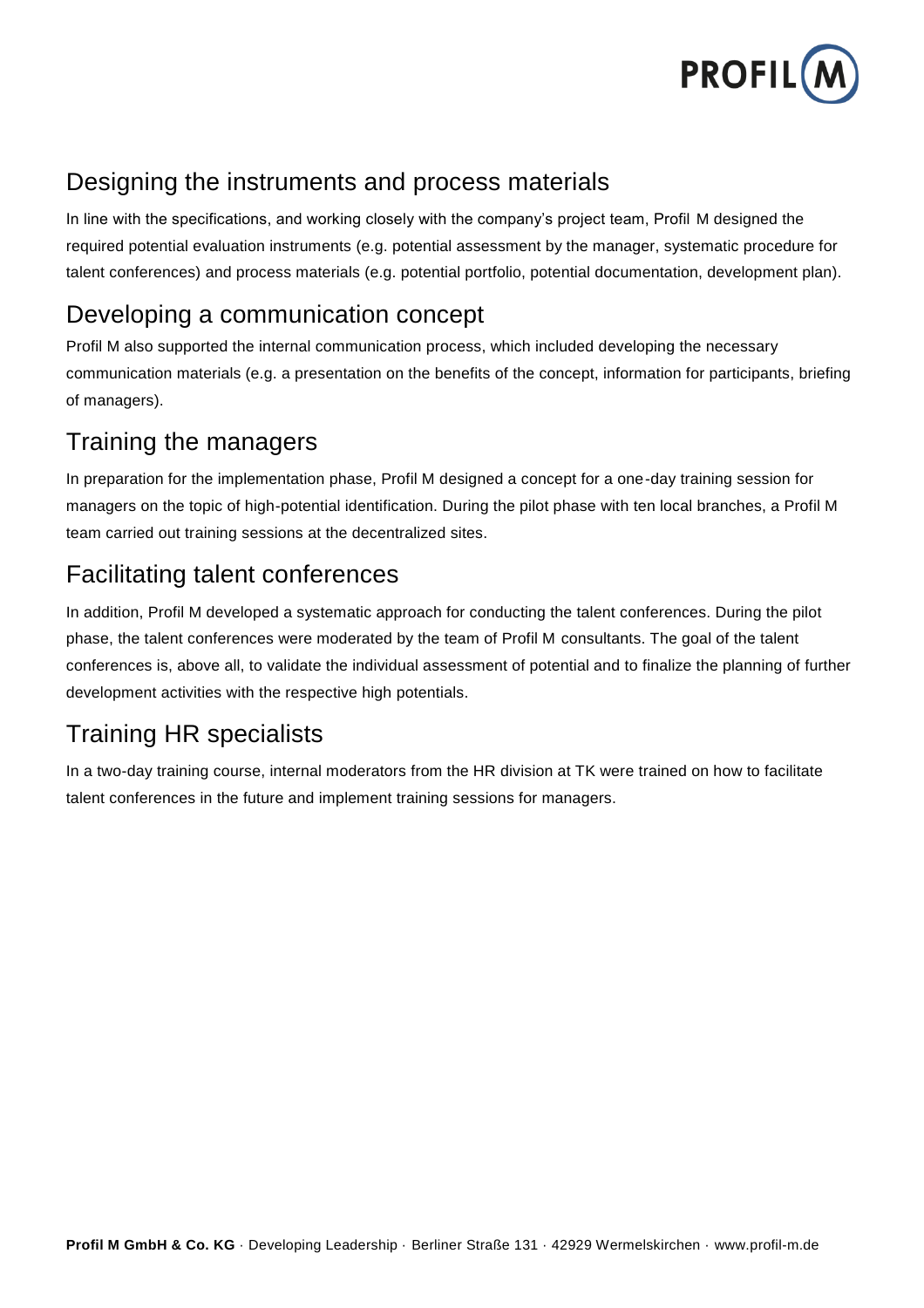

### **HIGH POTENTIAL IDENTIFICATION CONCEPT**

The TK-specific talent spotting process distinguishes between potential for more challenging expert tasks on the one hand and potential for a leadership role (first and more senior) on the other. The multi-tiered potential assessment process is structured as follows:

- All employees perform a **self-assessment** and describe their motivation to develop and change
- The respective **manager** makes a **standardized assessment of potential** with regard to certain potential criteria
- The assessment is **validated multiple times** (for instance in a talent conference) so as to achieve a maximum degree of objectivity
- Employees can also initiate the process themselves to **assess where they stand right now**
- Participating employees receive **final feedback** from their manager

#### Development of high potentials and sustainability

High potentials are developed both "locally" and in processes that are designed and controlled centrally, as part of well-established development programs. The following aspects have proved useful to make the topic of personnel development part of the TK company "DNA" and to promote a culture of talent management:

- Employee development is a topic that is enshrined in the TK leadership guidelines as a core value and an important leadership task
- The talent management activities are combined with other TK leadership instruments (e.g. the TK competency model or internal development programs)
- The high-potential identification process is integrated into the personnel development cycle and linked to the annual performance review
- High-potential identification and employee development is a topic covered in TK manager training sessions, making it an integral part of the manager training program
- Managers as "local personnel developers" play a pivotal role in the talent management process and also act as mentors for high potentials from other areas
- Every employee can initiate the potential assessment process themselves to find out where they stand
- Managers and the executive board act as observers in the established selection procedures for new managers at different management levels
- The process is evaluated and adjusted regularly to ensure it is tailored to the company's needs and requirements.